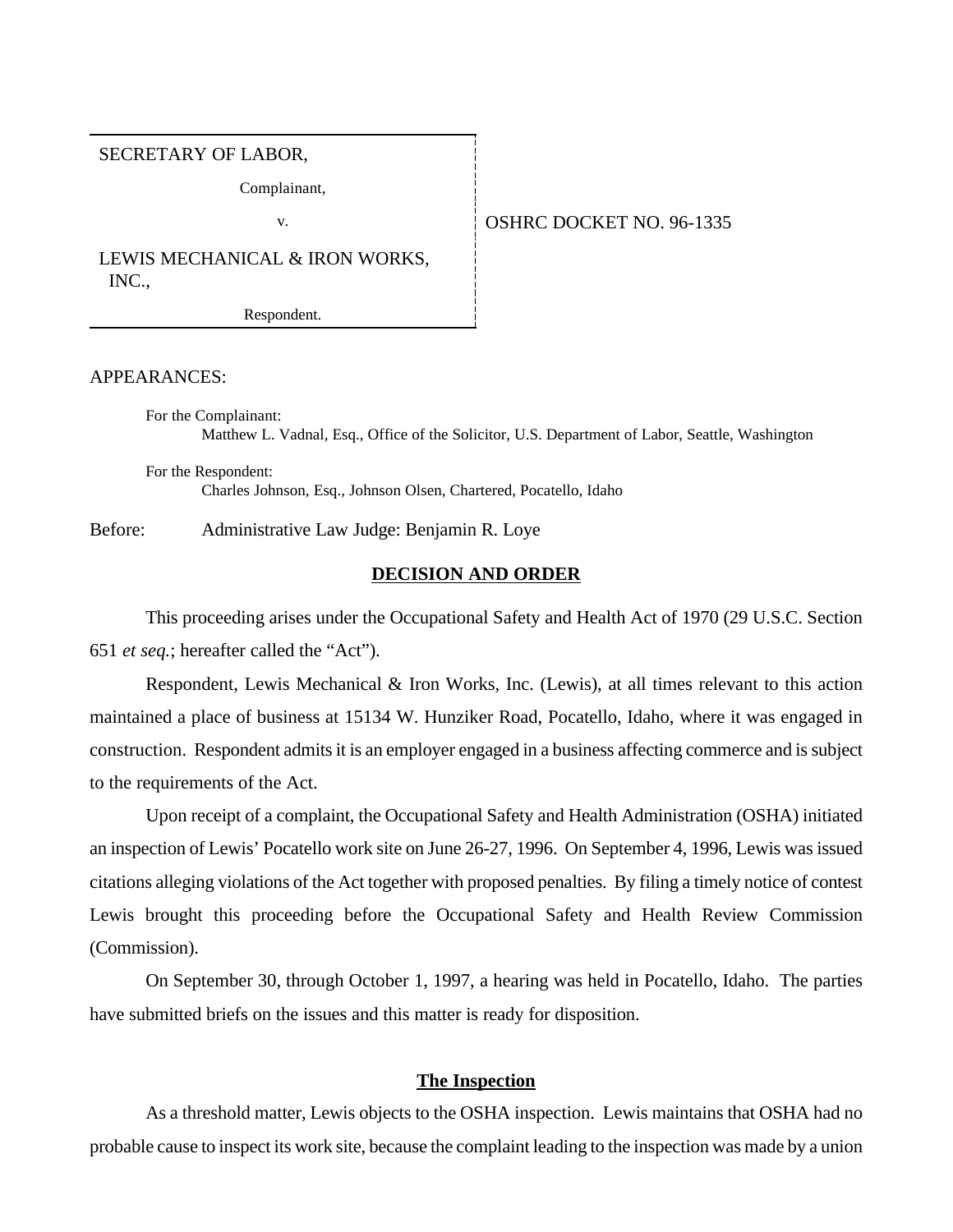organizer, Michael Pettaway (Tr. 139, 160), and not by an employee or employee representative. Respondent cites Section 8(f) of the Act, which requires the Secretary to investigate reasonably grounded employee complaints.

Section 8(f) provides that any employee or representative of employees may request an inspection by giving notice to the Secretary or his authorized representative of safety and/or health violations which threaten physical harm. Under Section 8(g) the Secretary *must* investigate reasonable employee complaints. Section 8(g) does not, however, preclude the instigation of investigations based on other criteria, including non-employee complaints.

Moreover, whether the complaint constituted probable cause sufficient to obtain a warrant is not at issue. No warrant was requested, or was necessary in this case. The construction site where the alleged violations took place is open to public view (Tr. 207-08). All of the subcontractors contacted at the multiemployer site acquiesced to the inspection (Tr. 238, 253, 265). In a consensual inspection no probable cause issues arise.

Respondent has stated no cognizable objection to the inspection.

# **Alleged Violations**

Citation 1, item 1 alleges:

29 CFR 1926.501(b)(15): Each employee on a walking/working surface 6 feet (1.8m) or more above lower levels not otherwise addressed in  $1926.500(a)(2)$  or in  $1926.501(b)(14)^1$  was not protected from falling by a guardrail system, safety net system, or personal fall arrest system:

(a) Center Bay, crane rail beams: On or about June 26, 1996 and at time prior thereto, employees were not utilizing fall protection while installing bridge crane rails at heights above 30 feet.

The cited standard provides:

*Walking/working surfaces not otherwise addressed.* Except as provided in §1926.500(a)(2) or in  $\S 1926.501(b)(1)$  through (b)(14), each employee on a walking/working surface 6 feet (1.8m) or more above lower levels shall be protected from falling by a guardrail system, safety net system, or personal fall arrest system.

# *Facts*

David Mahlum, OSHA Compliance Officer (CO), testified that on June 20, 1996, he placed a call to Richard Lewis, president of Lewis Mechanical, to notify him of a complaint regarding fall hazards in

 $1$  The named sections address specific fall hazards including: unprotected sides and edges, leading edges, hoist areas, floor holes, formwork, ramps, runways and walkways, excavations, bricklaying, roofs, precast concrete erection, residential construction and wall openings, none of which are applicable here.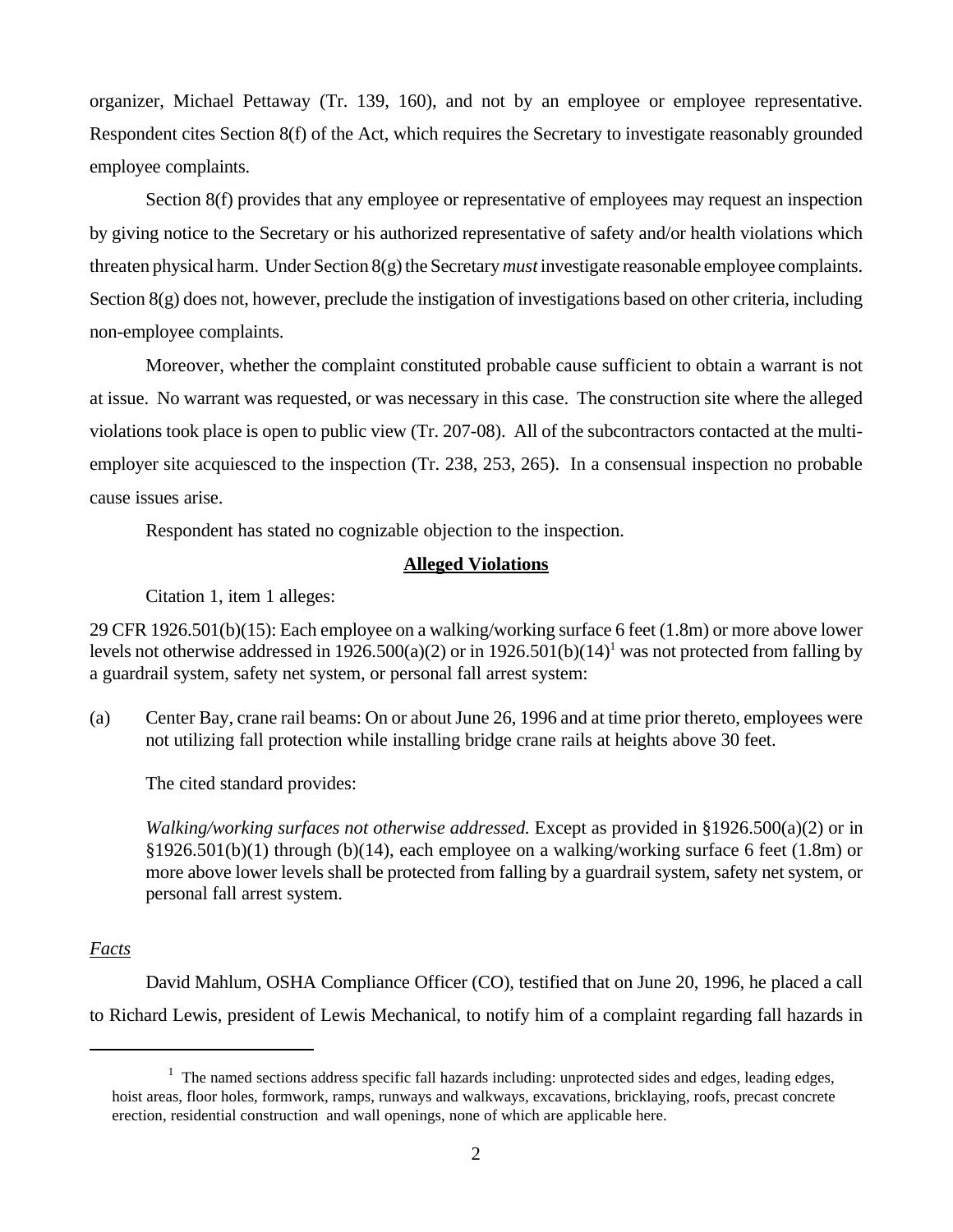excess of 25 feet that were observed on his work site (Tr. 200-01). Mahlum stated that he discussed OSHA's requirement that workers be protected from such fall hazards 100% of the time, and talked about the means of fulfilling that requirement, *i.e.* harnesses and lanyards in conjunction with aerial lifts or catenary lines, and scaffolding (Tr. 201, 291-92).

Lewis testified that he told Mahlum that the facility they were building would involve work above 25 feet, that Lewis had a fall protection plan, and that Lewis would have a meeting to assure that its employees understood the plan (Tr. 410). Lewis indicated that they would be using articulating man baskets to perform the work, and that employees would be tied off at all times (Tr. 411, 417, 447). Lewis understood that his employees had to be tied off if and when they moved on the steel (Tr. 447). However, he stated that the men were not supposed to leave the baskets; and that had he been informed that the work could not be done from inside the man baskets, he would have come up with a different system (Tr. 427, 446-47). Lewis admitted that he did not explain the meaning of 100% fall protection to his foremen, believing it was unnecessary (Tr. 456).

On June 26, 1996, Mahlum arrived at Lewis' work site to conduct an inspection of the site (Tr. 203). Upon his arrival at the site, Mahlum observed men working on the steel without fall protection, two of whom were identified as employees of Lewis Mechanical (Tr. 208, 212, 225-27). The Lewis employees were walking on steel beams approximately 30-33 feet above the ground (Tr. 224).

Brian Robinson, a fabricator, testified that at the time of the OSHA inspection, he, Buck Briggs, Pat Combs, and Caleb Casper were working from man baskets, aligning, and fastening down the crane rails and then unrigging them from the crane hoist (Tr. 40-45). Robinson testified that he normally worked in the shop, and did not generally work at heights (Tr. 49). Prior to beginning work on the crane rails, Robinson was issued a harness and lanyard and shown how to use them (Tr. 50). Robinson was instructed to wear fall protection whenever he was more than 6 feet off the ground (Tr. 47, 61). Robinson testified that he wore a harness and lanyard, and tied off whenever he was in the man basket, and when he was working on the crane rail (Tr. 47, 50). Robinson admitted, however, that he did not tie off when he left the basket to take measurements on the day of the OSHA inspection (Tr. 51, 72). Robinson admitted that he also left the basket without tying off in order to unrig the crane from the crane rail, and to install bolts or nuts on the back side of the crane rails (Tr. 52; *See also,* testimony of Tim Waterman, Tr. 369, 378). Robinson stated that he could have tied off in some instances where he could not work from the man basket (Tr. 72- 73). He did not feel he was in any danger, however, or believe that it was necessary to tie off during the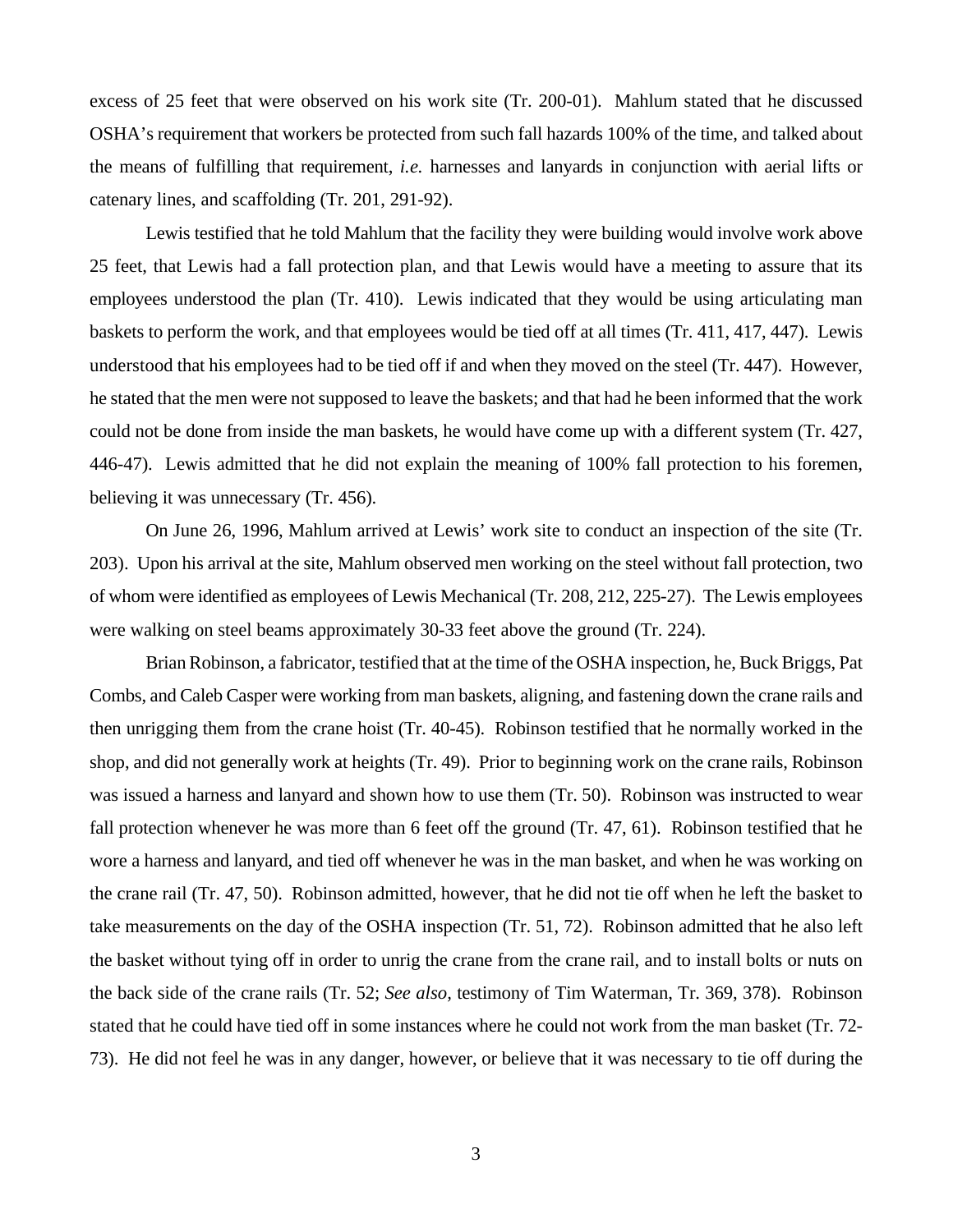brief periods he was out of the man basket (Tr. 51-53). No one in Lewis' management told him that he could be disciplined for not tying off (Tr. 62).

Caleb Casper, a welder, testified that prior to the inspection he was given a harness and lanyard, and told to tie off in the man basket (Tr. 95, 97, 119). Casper testified that at the time of the OSHA inspection he was taking a measurement, so that the crane rail could be cut to length (Tr. 98). He was not tied off when he left the basket, or as he walked to the end of the beam (Tr. 98-99). Casper also stated that during bolting up, one man would stay in the basket, while the other walked to the end of the beam to assure that the crane rail was aligned (Tr. 100-02). He testified that there was nothing to attach his lanyard to, and the lanyards were too short to wrap around the steel (Tr. 102, 128-29). Casper stated that with an additional scissor lift on each beam, all the work could have been done without walking the steel (Tr. 129). Casper testified that he, Robinson and Pat Combs all walked the beams without fall protection to unhook the crane rail from the crane, and to bolt the crane rail in place (Tr. 103, 130).

Dave Decato and Tim Waterman were Lewis' supervisors on the site (Tr. 46, 76, 365). Caleb Casper testified that Decato was present and saw him when he walked the beams (Tr. 104). Casper stated that neither Waterman nor Decato reprimanded him about being tied off until after the OSHA inspection (Tr. 104, 119).

Waterman testified that he understood work was generally to be performed from inside the man baskets (Tr. 360, 369). Men working on the steel were to be tied off (Tr. 360-61). Waterman stated that he did not understand that Lewis' fall protection policy applied to employees simply moving from the basket to their work position, and that he had watched employees walk the beams half a dozen times without comment (Tr. 367-68). Waterman admitted that in one instance he had given Pat Combs permission to walk approximately 4 feet across a beam to unhook the crane (Tr. 377-78). Waterman stated that the men tied off most of the time when actually working, but admitted that he occasionally observed Lewis employees working without fall protection. He would then ask the employee to tie off if he could (Tr. 361). Waterman never reprimanded employees who violated the fall protection policies (Tr. 363).

Dave Decato testified that at the time Lewis employees received harnesses and lanyards, they were cautioned to tie off any time they were in or out of the man basket (Tr. 383). He stated that after the project first began he personally cautioned three employees whom he observed working on the steel without fall protection (Tr. 384-85). Decato stated that he later delegated that responsibility to Waterman, who was the employees' immediate supervisor. When Decato would see an employee who was not tied off he would inform Waterman (Tr. 385).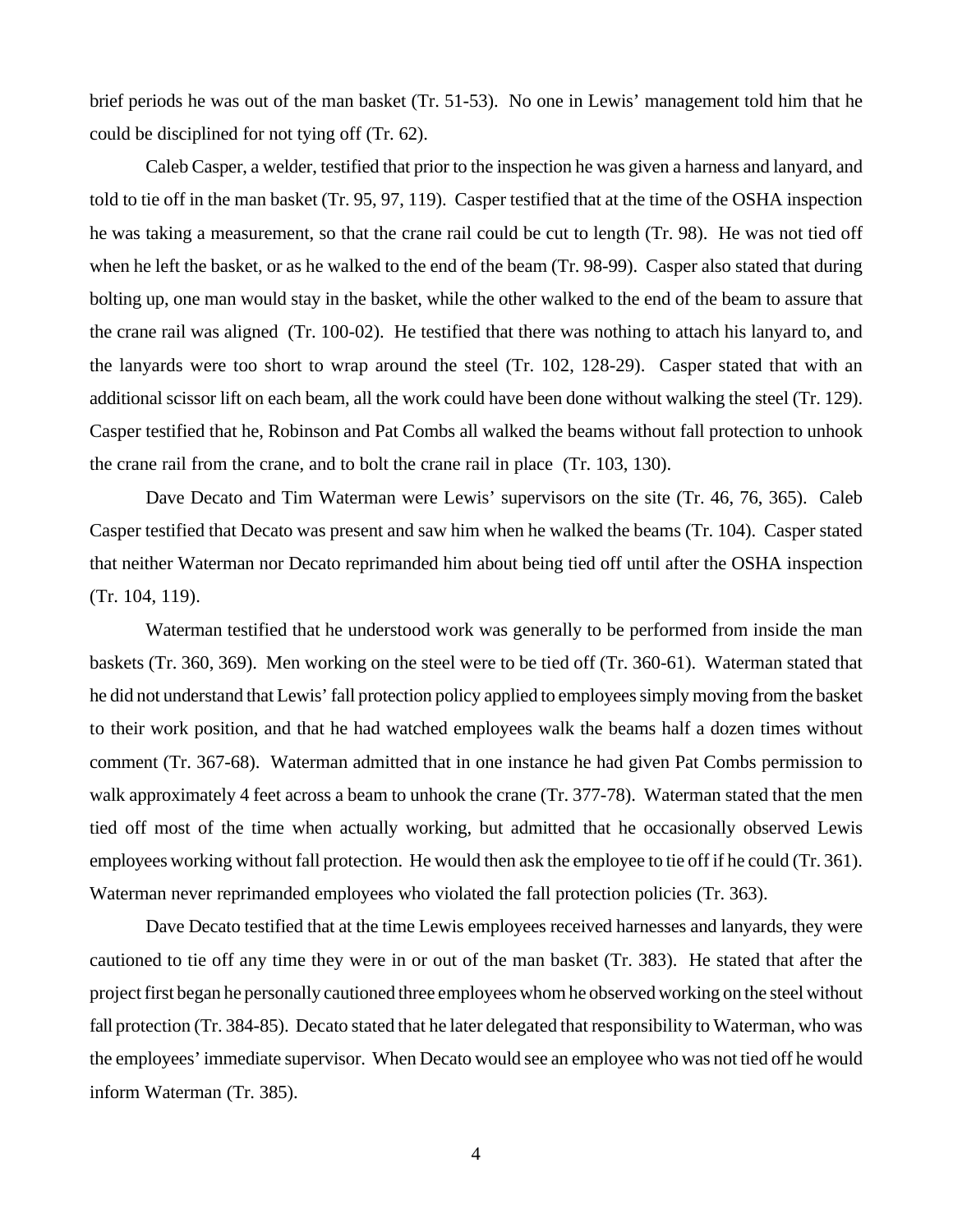Lewis' fall protection policy states that violations of the policy may result in automatic suspension and/or discharge (Tr. 388-89). Decato, however, never reprimanded or otherwise disciplined any employee for failing to use fall protection (Tr. 385). Decato stated that if he "suspended or fired every guy that broke the rules, [he] wouldn't have any employees." (Tr. 390).

Decato knew failure to follow Lewis' fall protection plan also constituted a violation of OSHA regulations (Tr. 390).

Richard Lewis testified that Lewis Mechanical is a mechanical contractor, dealing mainly with heating, air conditioning, and ventilation in large commercial projects (Tr. 401). Lewis does not generally perform work above 25 feet (Tr. 401). Originally, Lewis subcontracted out the steel work on its new facility to Palmer Builders, but when a conflict arose, Lewis agreed to do the crane installation itself (Tr. 402). Lewis testified that although he was on the construction site daily, he never observed any violations of the fall protection plan, and was never informed of employee violations by his supervisory personnel (Tr. 425-27, 454).

The crane rails were installed in less than a week (Tr. 48, 463-65). Lewis has never been cited for fall protection violations above 25 feet (Tr. 400).

#### *Discussion*

In order to prove a violation of section  $5(a)(2)$  of the Act, the Secretary must show by a preponderance of the evidence that (1) the cited standard applies, (2) there was a failure to comply with the cited standard, (3) employees had access to the violative condition and (4) the cited employer either knew or could have known of the condition with the exercise of reasonable diligence. *See, e.g., Walker Towing Corp.*, 14 BNA OSHC 2072, 2074, 1991-93 CCH OSHD ¶29239, p. 39,157 (No. 87-1359, 1991)

**Applicability.** Lewis maintains that its employees were engaged in steel erection, and that the cited standard is inapplicable.

The Secretary agrees that the construction standard dealing with fall protection found at §29 CFR 1926.501(b)(15) is not applicable to steel erection. Standards specifically applicable to steel erection have been promulgated, and are found in Subpart R-**Steel Erection** §1926.750. However, Complainant maintains that the activities in which Lewis' employees were engaged at the time of the OSHA inspection are not classified as "steel erection," and are not covered by Subpart R.<sup>2</sup>

<sup>&</sup>lt;sup>2</sup> At the hearing, Complainant moved to amend the complaint to include alleged violations of §1926.105, the general fall protection standard, in the alternative. That motion was granted (Tr. 21); however, my findings here make discussion of the alternative charge unnecessary.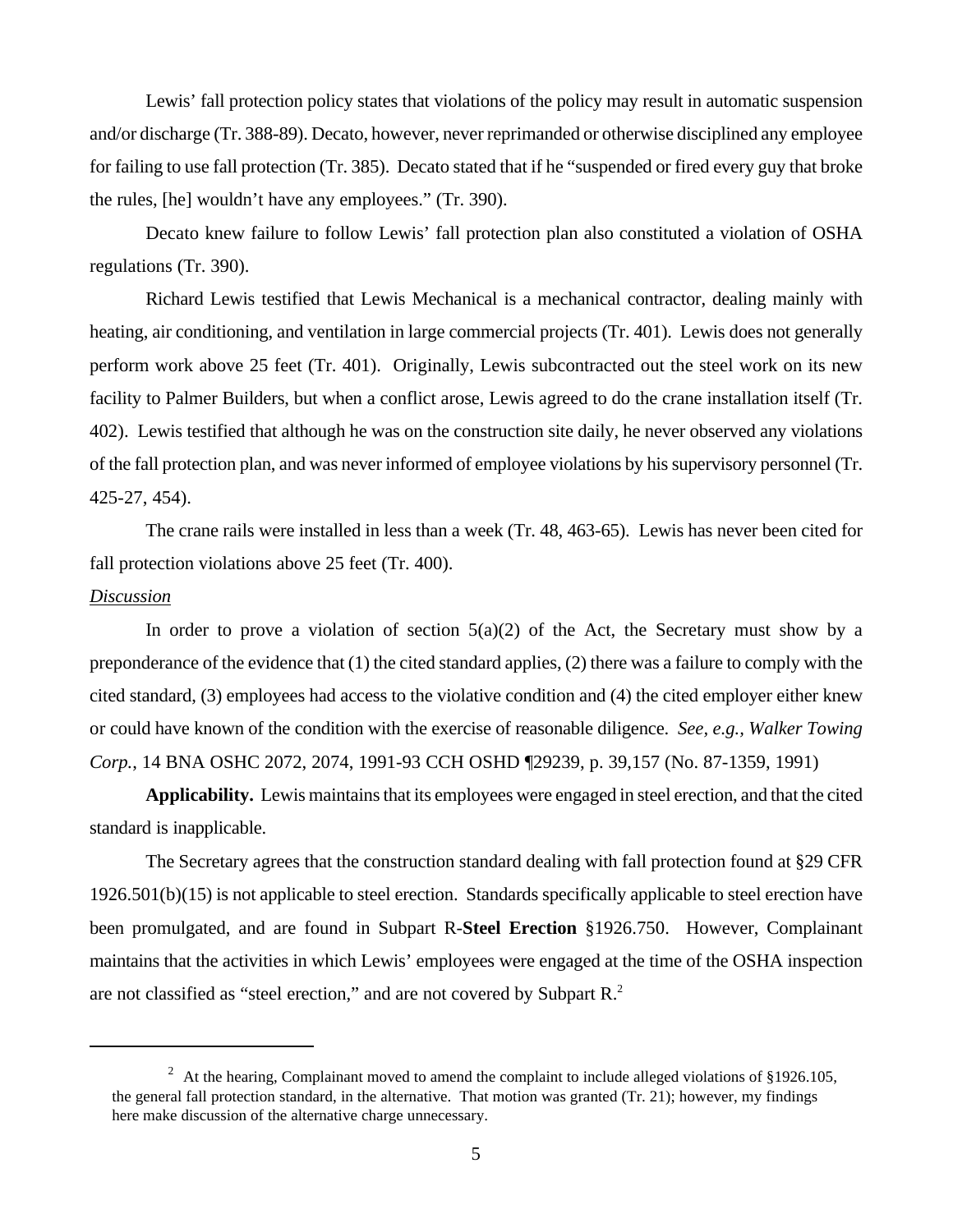OSHA has issued a letter of interpretation defining the scope of "steel erection" (Tr. 217-22; Exh.

C-13a). That letter defines steel erection as:

. . .the movement and erection of skeleton steel members (structural steel) in or on buildings and nonbuilding structures. It includes initial connection, moving point to point, installing metal floor or roof decking, welding, bolting and similar activities. It does not mean the erection of steel members such as lintels, stairs, railings, curtain walls, windows, architectural metal work, column covers, catwalks, and similar nonskeletal items, nor does it mean the placement of reinforcing rods in concrete structures.

CO Mahlum stated that he observed Lewis' employees walking on I-beams taking measurement for the crane rails. The I-beams stood on supporting structural column members tied in by grid line joists and purlins (Tr. 271-72). The I-beams support the crane rails, which in turn support the bridge crane (Tr. 271). Mahlum stated that the crane rails are not structural members (Tr. 223, 271).

Richard Lewis testified that the I-beams to which the crane rails are bolted provide the lateral support for the entire building, and are structural members (Tr. 436).

Lewis was cited for fall protection violations occurring during the installation of the crane rails. The structural I-beams which support the rails were already in place when measurements for the crane rail were taken, and during all the other activities which Lewis employees testified were performed without fall protection. Though the I-beams may be structural steel as defined by the Secretary; the crane rails are not. The installation of crane rails does not fall under the steel erection standard, but is covered by Section 500. The cited standard is applicable.

**The Violation**. Lewis' employees admit that they regularly violated the cited standard during the installation of the crane rails, walking on the steel more than 6 feet above the ground without using fall protection. Lewis' supervisory personnel admit they observed the employees doing so. The violations are established.

**Infeasibility.** Lewis maintains that it would have been infeasible to utilize any of the fall protection methods prescribed by the cited standard.

To establish the affirmative defense of infeasibility, an employer must show that, 1) the means of compliance prescribed by the applicable standard would have been infeasible, and 2) there would have been no feasible alternative means of protection. *V.I.P. Structures, Inc.,* 16 BNA OSHC 1873, 1994 CCH OSHD ¶30,485 (No. 91-1167, 1994).

The standard requires either a guardrail system, safety nets or a personal fall arrest system. The Secretary does not argue that guardrails or safety nets should have been used on the Lewis work site.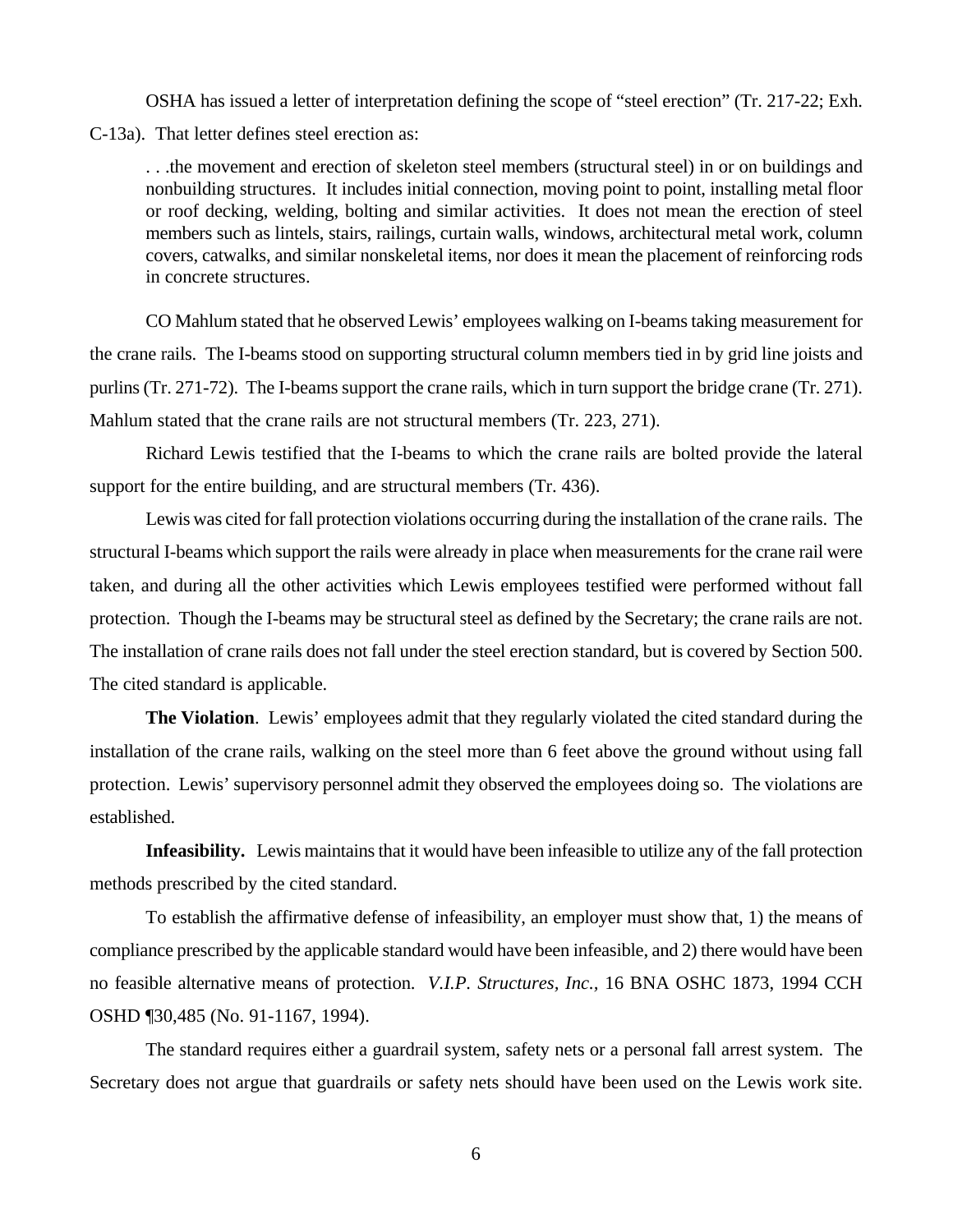Richard Lewis testified that personal fall arrest systems could not be used either, because there was no place for employees to tie off. Lewis stated that a catenary line could be installed for use as an anchor, but not until the I-beams were in place to provide lateral support for the catenary (Tr. 420).

CO Mahlum testified that catenary lines were feasible (Tr. 228). Caleb Casper testified that a catenary line was installed after the inspection, and could have been installed prior to beginning work on the crane rails (Tr. 113-14).

As discussed above, Lewis was cited for violations observed *after* the installation of the I-beams, at which time installation of catenary lines was feasible. Moreover, other means of abating the hazard were available to Lewis. CO Mahlum testified that the work could have been done with aerial lifts. Lewis himself believed that all the work could have been done from a man basket. Caleb Casper testified that Lewis did not have employees use the catenary lines which were installed after the inspection, but provided them with additional scissor lifts from which to do their work (Tr. 114, 129).

Lewis failed to establish either that the prescribed means of abatement were infeasible or that alternative measures were unavailable to protect its employees, and so has not proven its affirmative defense.

**Employee misconduct.** Lewis maintains that it complied with the cited standard in that it provided a fall protection system. Lewis maintains that it cannot be held responsible for its employees' failure to utilize such system.

In order to establish an unpreventable employee misconduct defense, the employer must establish that it had: established work rules designed to prevent the violation; adequately communicated those work rules to its employees (including supervisors); taken reasonable steps to discover violations of those work rules; and effectively enforced those work rules when they were violated. *New York State Electric & Gas Corporation*, 17 BNA OSHC 1129, 1995 CCH OSHD ¶ (91-2897, 1995).

The record establishes that neither the employees on the steel nor the supervisory personnel were adequately informed that Lewis required 100% fall protection. With the exception of Dave Decato, all of Lewis' employees believed that the 6 foot tie off requirement applied only when they were in the man baskets or working from a stationary position. Not one was aware that it was against company policy to walk on the steel.

Moreover, Lewis did not enforce its fall protection plan effectively. Supervisory personnel regularly observed employees both working on the steel and accessing work positions without using fall protection. Decato believed that taking disciplinary steps would leave him without employees, and so took no action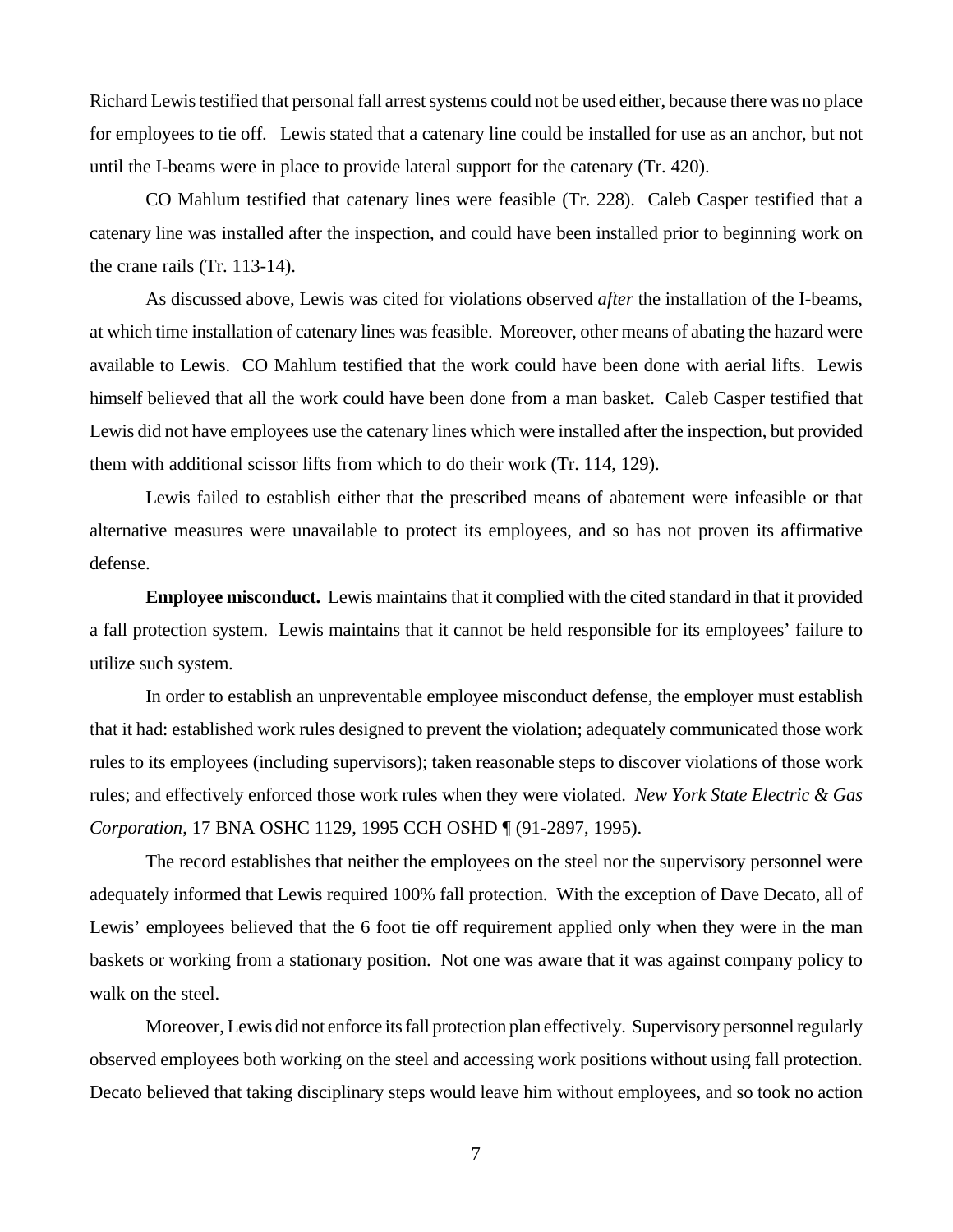beyond asking employees to tie off. Decato then delegated responsibility for enforcing fall protection policies to Tim Waterman, who was never trained in OSHA requirements or in the requirements of Lewis fall protection plan. Waterman went so far as to give one employee permission to work without fall protection, in contravention of OSHA regulations and Lewis' fall protection program.

Lewis failed to establish the affirmative defense of employee misconduct.

**Willful.** A willful violation is one committed with intentional, knowing or voluntary disregard for the requirements of the Act, or with plain indifference to employee safety. It is differentiated from other types of violations by a "heightened awareness -- of the illegality of the conduct or conditions -- and by the state of mind -- conscious disregard or plain indifference. *See Wright and Lopez, Inc.*, 8 BNA OSHC 1261, 1980 CCH OSHD ¶24,419 (No. 76-3743, 1980).

The record establishes that Lewis was, in fact, indifferent to OSHA's fall protection requirements, and to the safety of its employees. Lewis' employees were inexperienced in working at heights, yet little or no care was taken to assure that they understood the safety requirements for such work before being sent up on the steel. Their immediate supervisor, Tim Waterman, was not trained in the requirements of Lewis' own fall protection plan or in the applicable OSHA standards. Dave Decato, Waterman's superior, abandoned any efforts to enforce fall protection requirements to Waterman, though he knew that employee infractions continued. Lewis was not informed of the continuing infractions, and made no inquires regarding fall protection, though all the supervisory personnel were aware that OSHA had contacted Lewis, and could be visiting the work site (Tr. 359-60, 382).

The facts demonstrate Lewis' indifference, both to OSHA requirements and to employee safety. That Lewis failed to take more than minimal measures to assure that its employees were protected from fall hazards after being contacted by an OSHA CO, cautioned about the specific hazard for which they were cited, told of available remedial measures, and forewarned of a probable inspection, shows the heightened awareness necessary to establish a that the violation was willful.

The violation was correctly classified as "willful."

**Penalty.** CO Mahlum originally proposed a penalty of \$35,000.00 based on the statutory criteria; the employer's size, the gravity of the violation, the employer's good faith, and history of OSHA violations (Tr. 284-85). Ryan Kuehmichel, the OSHA Area Director, testified that the proposed credit for the employer's size was later reduced because of the "egregious" nature of the violation (Tr. 303, 318). A penalty of \$56,000.00 was proposed.

8